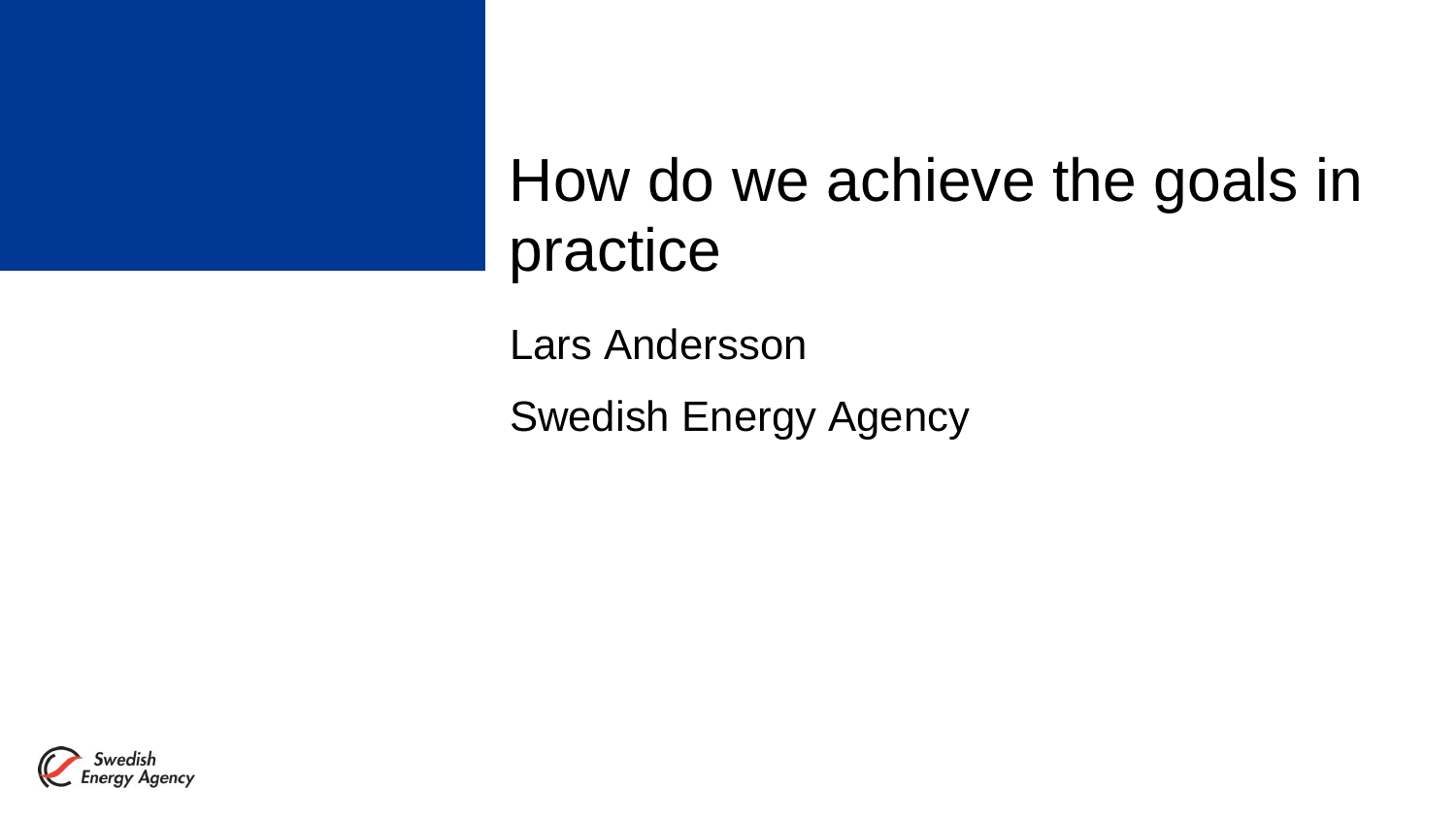New ambition level – 100 % renewables in electricity

- Climate policy a driver
- Agreement between 5 political parties
- Reach 100 % renewables in electricity by year 2040
- A main question for us is how we can reach it and what the consequences are.

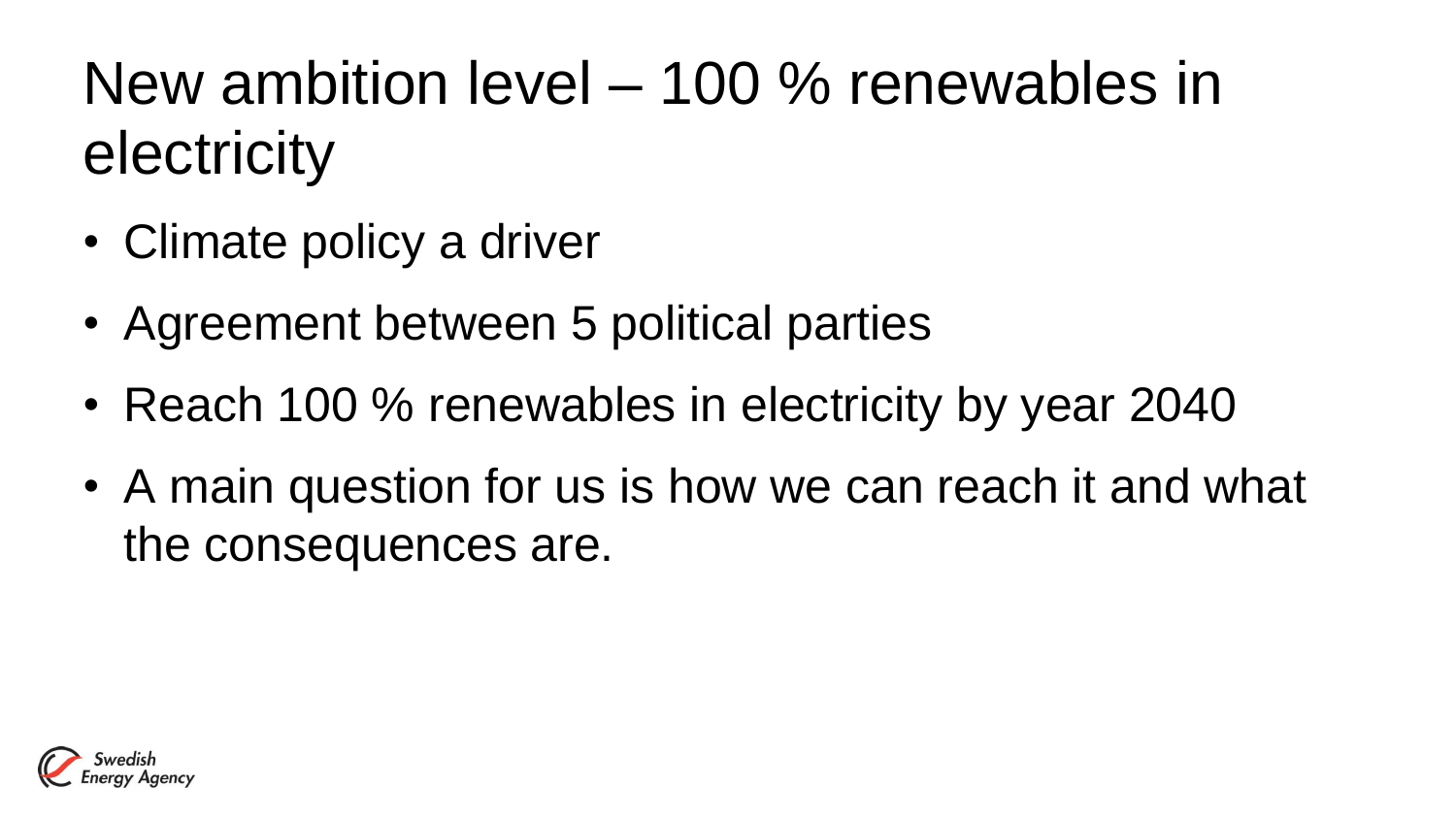## The road to 100 % renewables

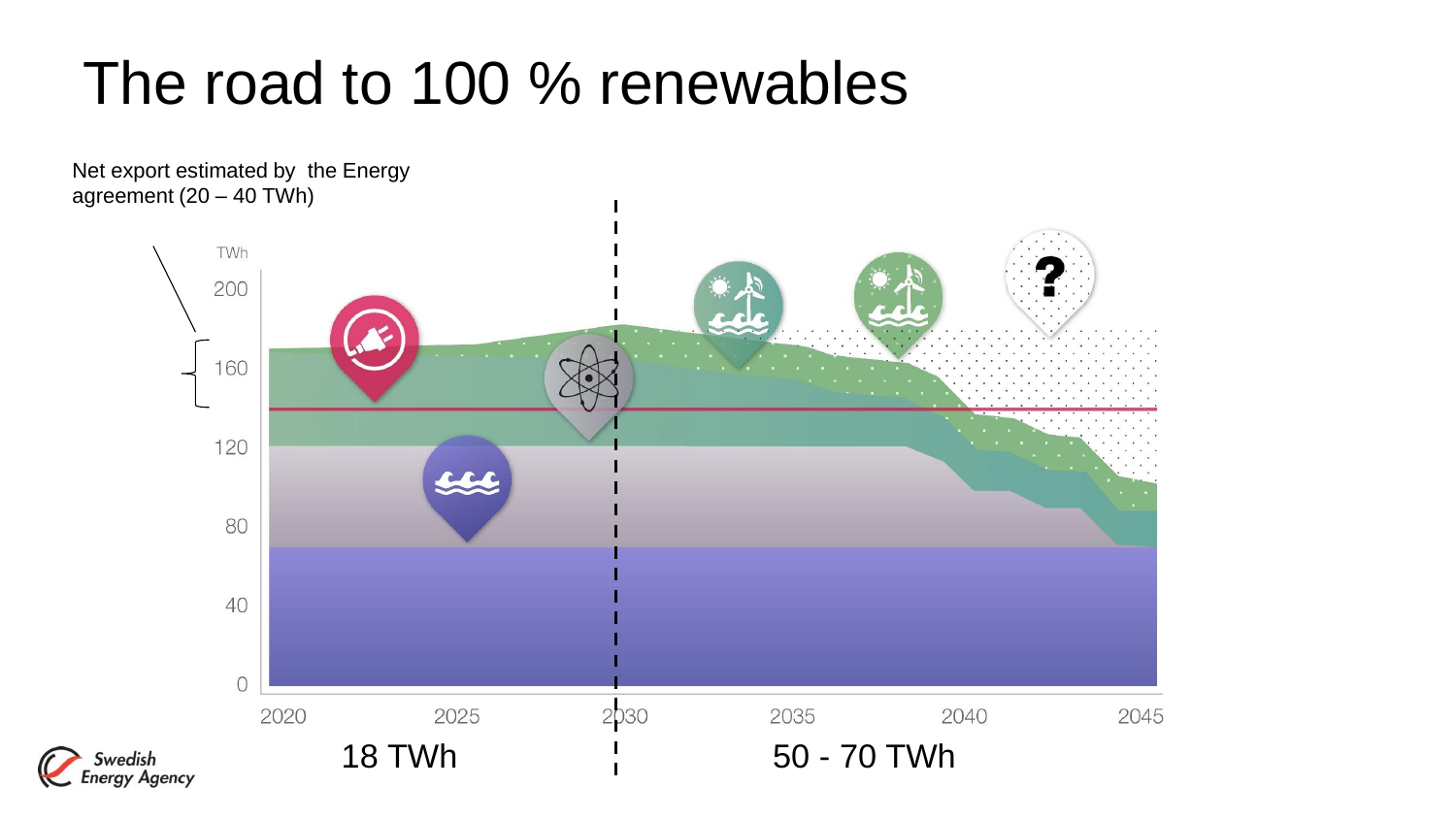## The road to 100 % renewables –

nuclear phase out 2025 – 2035, increased use of electricity: 30 TWh



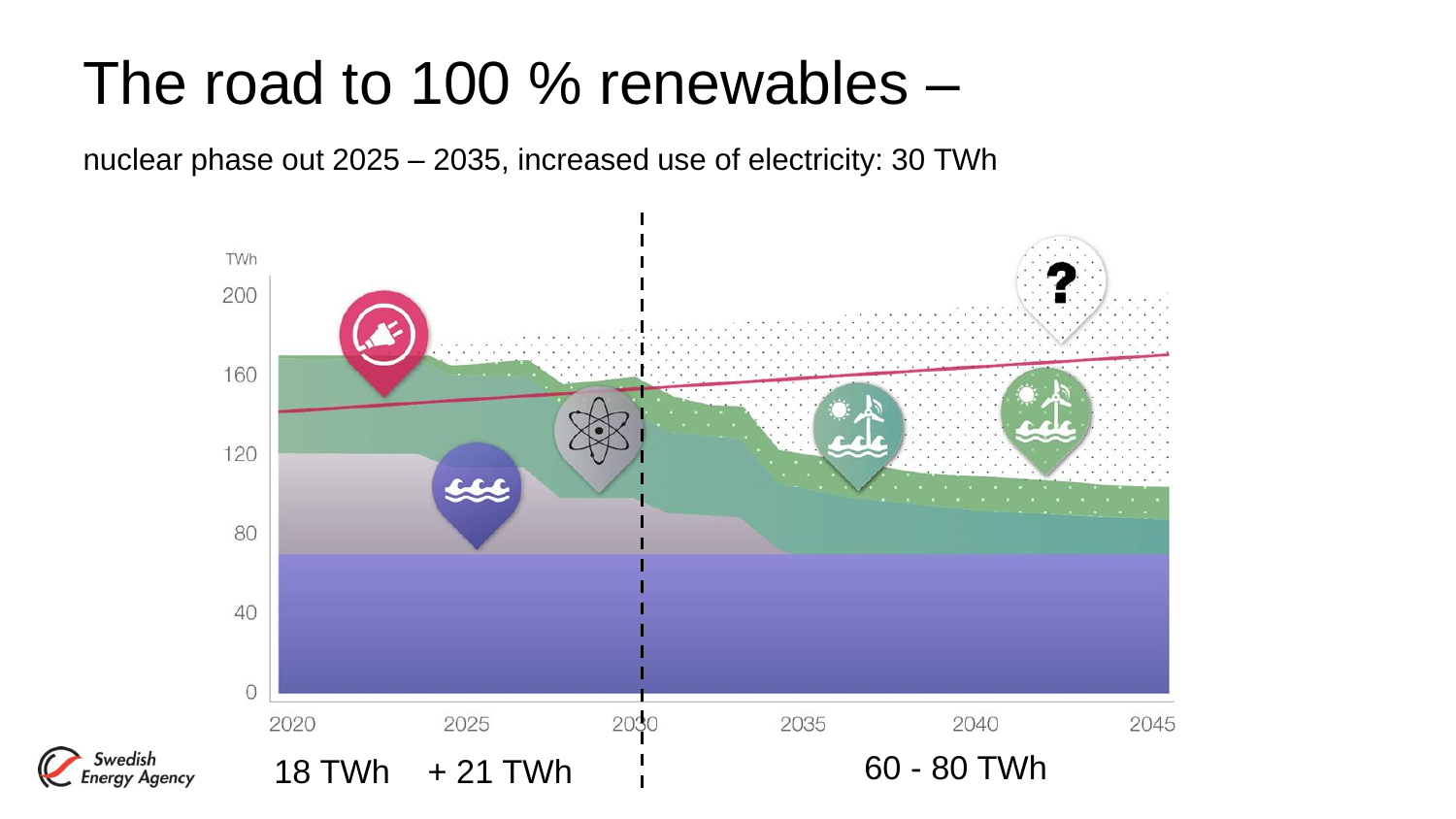# **Observations**

- It's a big transition of the electricity system! There is probably a need for 80 120 TWh of renewables to 2045. Wind power has the big potential and will stand for at least 60 TWh, presumably. This will affect big parts of society. The need is more shifted to after 2030.
- Costs and resource efficiency is essential! The need for support can be from approximately 0 to 1 000 billion SEK depending on what "roads" we choose.
- Big challenges for planning and acceptance At least 150 permits (with 30 turbines each) in good wind sites and large turbines but 500 permits in poorer wind sites and smaller turbines.
- Year 2040 is soon Long leads, permit processes and life times for grid and power plants means that a big part of the electricity system of 2040 are already being planned for. Adjustment for policies and regulation has to be started soon even if the challenges comes later.
- Energy agency is going to make a study this year to go further with this

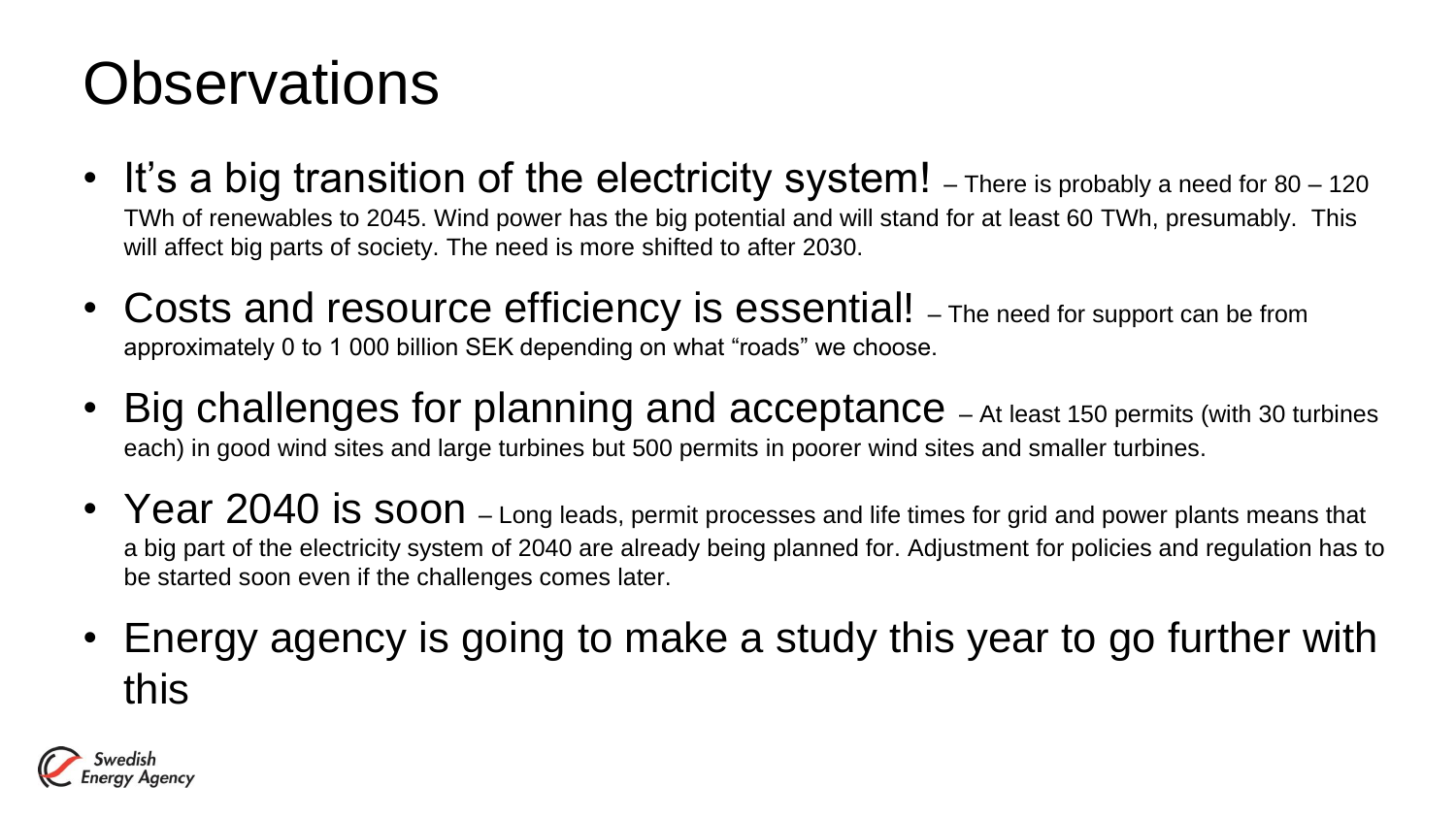## Main issues

- Volume
- Energy Policy needs to change
- Energy Agency report about offshore
- Less competition more synergy
- Need for other energy sources



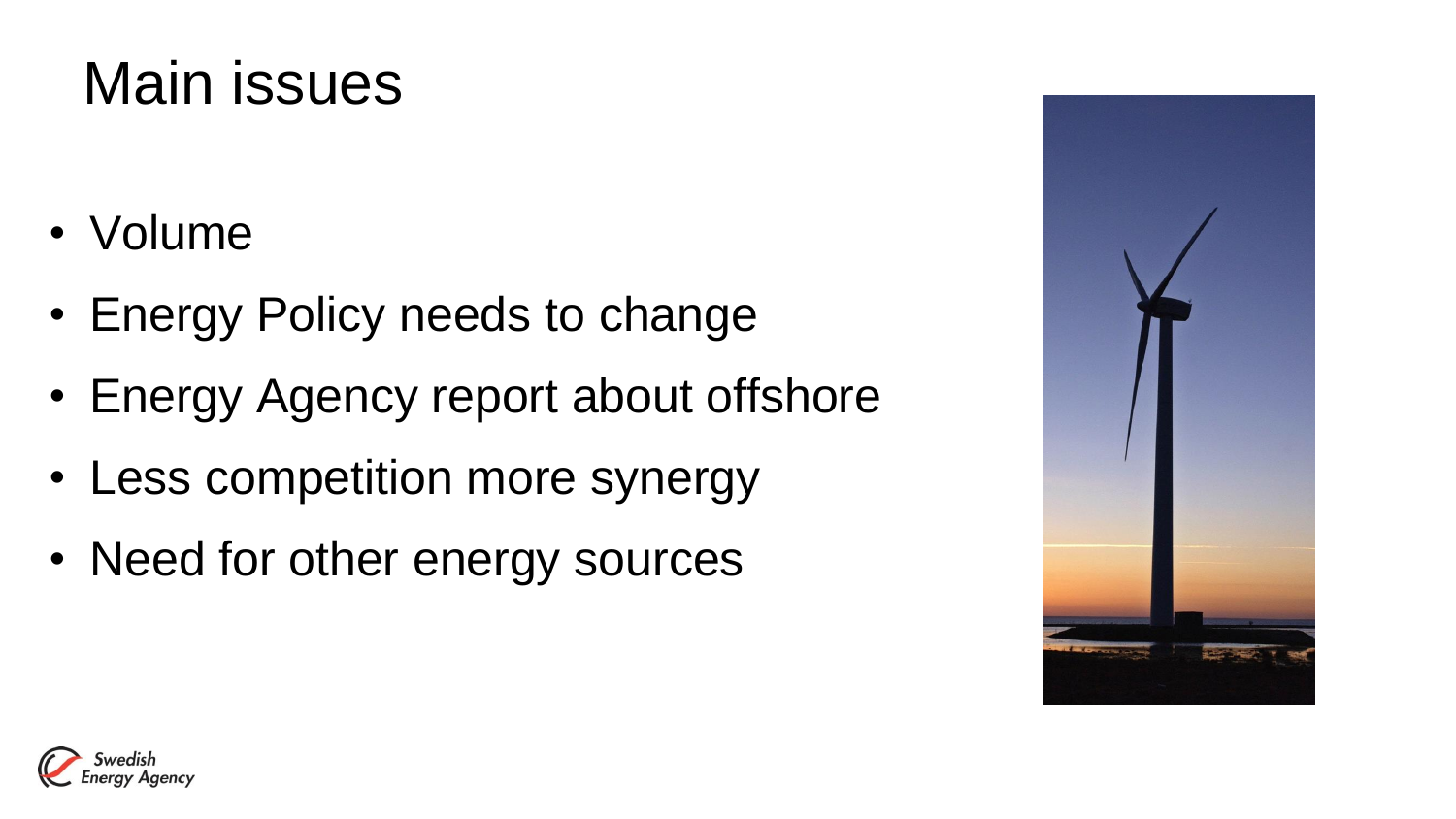## Winterwind

- Being able to cope with harsh climate is crucial
- Low dense population in the north
- High wind speeds and cold
- Wind is not always a resource
- Winterwind is part of making wind a resource...